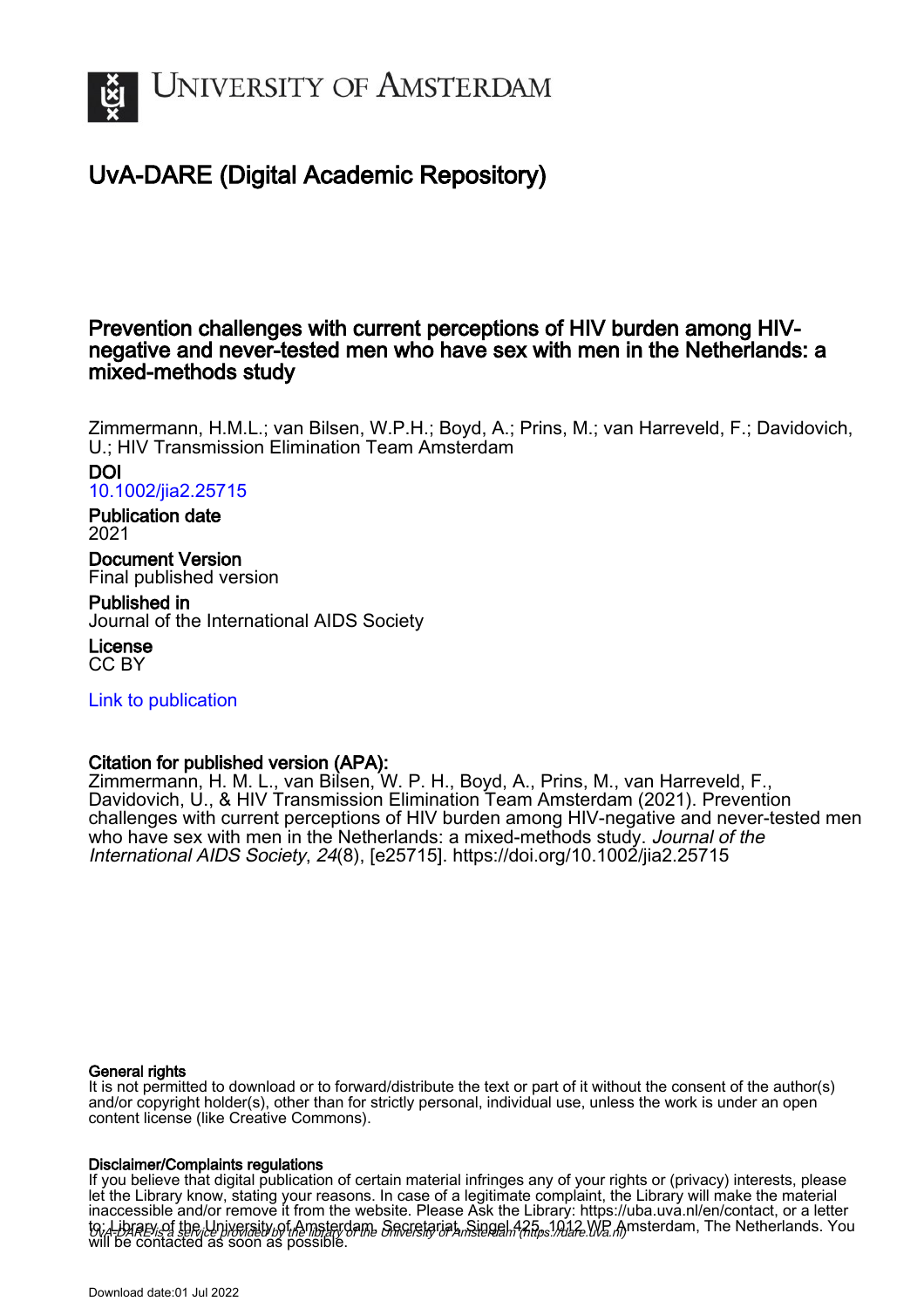# RESEARCH ARTICLE



# Prevention challenges with current perceptions of HIV burden among HIV-negative and never-tested men who have sex with men in the Netherlands: a mixed-methods study

Hanne ML Zimmermann<sup>[1](https://orcid.org/0000-0002-1647-8485)</sup> (D), Ward PH vanBilsen<sup>1,[§](https://orcid.org/0000-0002-8238-0638)</sup> (D), Anders Boyd<sup>1,2</sup>, Maria Prins<sup>1,3</sup>, Frenk vanHarreveld<sup>4,5</sup>, Udi Davidovich<sup>1,4</sup> and on behalf of HIV Transmission Elimination Team Amsterdam

§**Corresponding author**: Ward PH van Bilsen, Department of Infectious Diseases and Research, Public Health Service of Amsterdam, Nieuwe Achtergracht 100, 1018 WT Amsterdam. Tel: +31205553815. [\(wvbilsen@ggd.amsterdam.nl\)](mailto:wvbilsen@ggd.amsterdam.nl) † Shared first author.

### ABSTRACT

Introduction: As biomedical advances improved HIV treatment, the perceptions of severity and anticipated consequences of HIV could have changed accordingly. This study investigates the current perceptions of severity and anticipated consequences of HIV infection and its association with sexual risk behaviour among HIV-negative and never-tested men who have sex with men (MSM) living in the Netherlands.

Methods: In-depth interviews with recently diagnosed HIV-positive MSM were used to develop a questionnaire measuring the perceived severity and anticipated consequences of HIV infection. The questionnaire was distributed online between April and July 2019. A structural equation model was constructed to explore the anticipated consequences contributing to the perceived HIV severity and to assess the association between the perceived severity and sexual risk behaviour.

Results: In total, 1,072 HIV-negative and never-tested MSM completed the questionnaire, of whom 28% reported recent sexual risk behaviour. Almost one-quarter of participants (23%) had a low perceived HIV severity, which was associated with more prevalent sexual risk taking ( $\beta$  = -0.07, 95% CI = -0.12/-0.01). In this model, the perceived severity of HIV was more strongly associated with anticipated psychological consequences of HIV ( $\beta$  = 0.34, 95% CI = 0.24 to 0.44) and to a lesser extent with anticipated negative consequences of HIV on sex/relationships ( $\beta = 0.28$ , 95% CI = 0.19 to 0.38) and disclosurerelated consequences ( $\beta$  = 0.16, 95% CI = 0.07 to 0.26). Health-related consequences of HIV were not significantly associated with the severity perceptions ( $\beta$  = 0.06, 95% CI = -0.03 to 0.14).

**Conclusions:** Anticipated negative social and psychological consequences of HIV mostly contribute to high HIV-severity perceptions in MSM. A smaller subgroup of MSM does not perceive HIV as a serious disease, which is associated with increased sexual risk taking. Efforts to normalize living with HIV are essential but might present a challenge for HIV prevention as it could, for a minority of MSM, decrease the motivation to prevent HIV infection.

Keywords: HIV; sexual risk behaviour; men who have sex with men; prevention and control; burden

Additional information may be found under the Supporting Information tab for this article.

#### Received 5 November 2020; Accepted 31 March 2021

Copyright © 2021 The Authors. Journal of the International AIDS Society published by John Wiley & Sons Ltd on behalf of International AIDS Society This is an open access article under the terms of the [Creative Commons Attribution](http://creativecommons.org/licenses/by/4.0/) License, which permits use, distribution and reproduction in any medium, provided the original work is properly cited.

# 1 | INTRODUCTION

In most Western countries, men who have sex with men (MSM) are disproportionately affected by HIV [\[1\]](#page-7-0). For decades, condom use was the only prevention strategy promoted among MSM to prevent HIV acquisition. More recently, increased testing and treating of HIV-positive individuals (i.e. "treatment as prevention") and use of pre- and post-exposure prophylaxis (PrEP and PEP respectively) in HIV-negative

individuals at-risk of HIV have been implemented as additional prevention strategies. Theoretically, these strategies have the potential to eliminate new HIV infections among MSM [\[2](#page-8-0)]. Several socio-cognitive and practical aspects surrounding HIV prevention uptake can make HIV elimination challenge. Sociocognitive aspects affecting health-related behaviours, such as HIV prevention uptake, have been conceptualized in the Health Belief Model and Common-Sense Model of Self-Regulation, which suggests that health-related behaviours are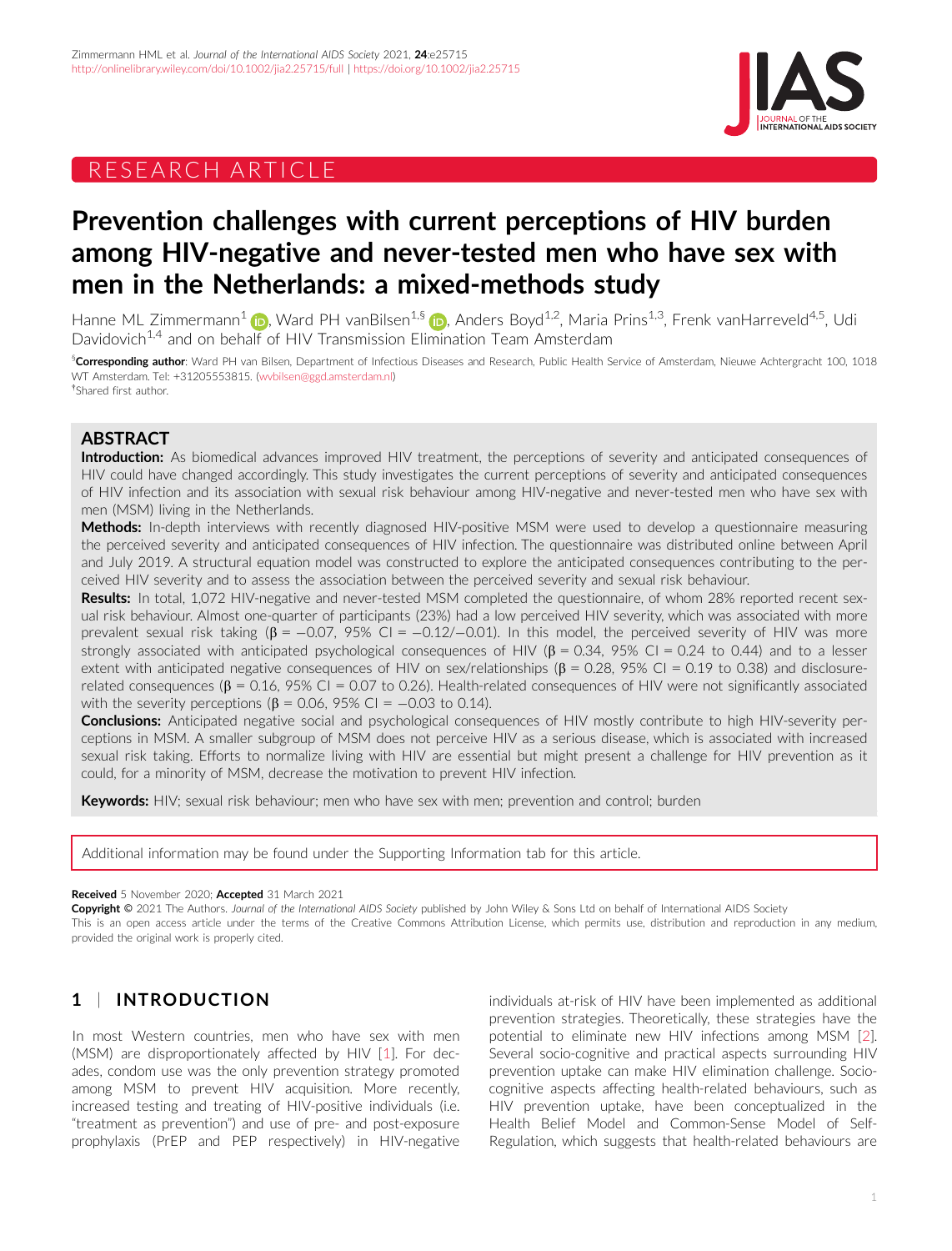driven by, among others, their perceived benefits and costs/ barriers, as well as perceptions on disease susceptibility and severity [\[3,4](#page-8-0)].

In the current biomedical era of highly tolerable and effective treatment, one could assume that the severity of HIV can be justifiably perceived as less threatening for one's physical wellbeing, which in turn might contribute to changes in motivation to engage in HIV-protective behaviours. The perceptions concerning the severity of an illness, however, also relate to their anticipated social consequences [\[3,5](#page-8-0)]. Numerous studies have reported the ongoing social consequences of HIV infection, such as stigma [\[6-8](#page-8-0)], and hence HIV cannot be viewed merely as a medical condition. Efforts have been made to reduce stigma and "normalize" living with HIV [[9](#page-8-0)]. These efforts might lower the anticipated social consequences of HIV, which may give rise to lower HIV prevention uptake. In this study, we, therefore, revisit questions around the perceived HIV severity and investigate which perceptions of anticipated consequences of HIV contribute to the perceived severity of HIV among MSM living in the Netherlands. We, moreover, aimed to investigate the association between HIVseverity perceptions and sexual risk taking.

## 2 | METHODS

### 2.1 Study design and population

The perceptions on severity and anticipated consequences of living with HIV were investigated in a convenience sample of HIV-negative and never-tested MSM in an online survey. The development of the survey has been described previously [[7\]](#page-8-0). Briefly, burdensome aspects of living with HIV were identified from in-depth interviews with 18 Dutch MSM diagnosed with HIV between 2014 and 2018. The findings from these interviews were translated into quantifiable questionnaire items to measure the severity and anticipated consequences of HIV infection in HIV-negative and never-tested MSM. Members of the Dutch Association of People with HIV (Hiv Vereniging) and MSM community reviewed the questionnaire on acceptability and terminology. The questionnaire was subsequently piloted by a group of six HIV researchers at the Public Health Service of Amsterdam who were unrelated to the study. The survey was distributed online at gay dating sites/apps (Grindr, Planet Romeo) and via social media (Instagram, Facebook) between April and July 2019.

### 2.2 | Study variables

The survey consisted of 38 items (Supplement S1). The first set of questions assessed socio-demographic characteristics, such as gender, age, zip code, country of birth, relationship status, gender of sex partner(s), having HIV-positive acquaintances and presence of any chronic disease other than HIV. We asked the result of the most recent HIV test (positive, negative or never tested). Questions were asked on sexual behaviour within the preceding year. Sexual risk behaviour was defined as having had condomless anal sex (CAS) with either a casual partner who was HIV positive with a detectable HIV viral load (VL) or a partner of unknown HIV status. Sexual behaviour was not considered risky with respect to HIV if current PrEP use was reported or if CAS was reported

in a steady relationship, with a self-reported HIV-negative casual partner or with an HIV-positive casual partner with an undetectable VL.

The perceptions of the general severity and anticipated consequences of HIV infection were assessed by 7-point Likert items. Based on Chard et al. [\[10\]](#page-8-0), the general perceived severity of HIV infection was assessed by the question "How serious for you would it be if you had contracted HIV?", which could be answered from not bad at all (1) to very bad (7).

Items assessing the anticipated burden of HIV infection were categorized into the following themes based on in-depth interviews: health, psychosocial, disclosure-related and sex and relationship consequences. Responses to items evaluating consequences of HIV ranged from anticipating no/low burden (1) to anticipating high burden  $(7)$ . Cronbach's alpha  $(\alpha)$  was used to examine the internal consistency between responses to questions within the same theme and items were combined if a was ≥0.8 [[7\]](#page-8-0).

Health- and ART-related items consisted of expecting sideeffects from ART, difficulty integrating ART in one's daily routine, difficulty remembering to take ART, difficulty of taking ART in the presence of others, habituating to ART taking and burden of hospital visits. The perceptions of getting sick more easily and having a shortened life-expectancy if HIV positive was also categorized as health related.

Psychosocial-related items consisted of expecting acceptance of being HIV positive, pre-occupation with HIV, the impact of HIV on quality of life, change in relationship with family/ friends, fear of infecting family/friends, being discriminated against, getting fired from employment, problems during travel, within the healthcare system or with obtaining a mortgage and onset or worsening of the following emotions if HIV positive: feelings of inferiority, loneliness, insecurity about the future, fear, sadness, feeling less attractive, shame, stress and anger.

Disclosure-related items included expecting difficulty with disclosure and not disclosing (i.e. keeping HIV-positive status a secret).

Sex- and relationship-related items were asked with respect to steady and casual partners. The anticipated impact of HIVpositive status on steady relationships was evaluated among all participants by questions on the expected change in the quality of relationships post diagnosis, difficulty of engaging in a serious relationship with someone, and being left by a steady partner. For participants in a steady relationship, the anticipated impact of HIV on sex with steady partners was assessed by asking to what extent one's sex life would be expected to be worse and whether there would be less enjoyment of sex and more fear/stress during sex. The anticipated impact of HIV on sex with casual partners consisted of getting rejected by potential sex partners, difficulty finding new casual partners, reduced quality and enjoyment of sex with casual partners, and more fear/stress during sex with casual partners. The anticipated fear of infecting steady or casual sex partners was additionally categorized as sex related.

### 2.3 | Statistical analyses

All analyses included MSM who reported being HIV negative at their last HIV test or MSM who had never been tested for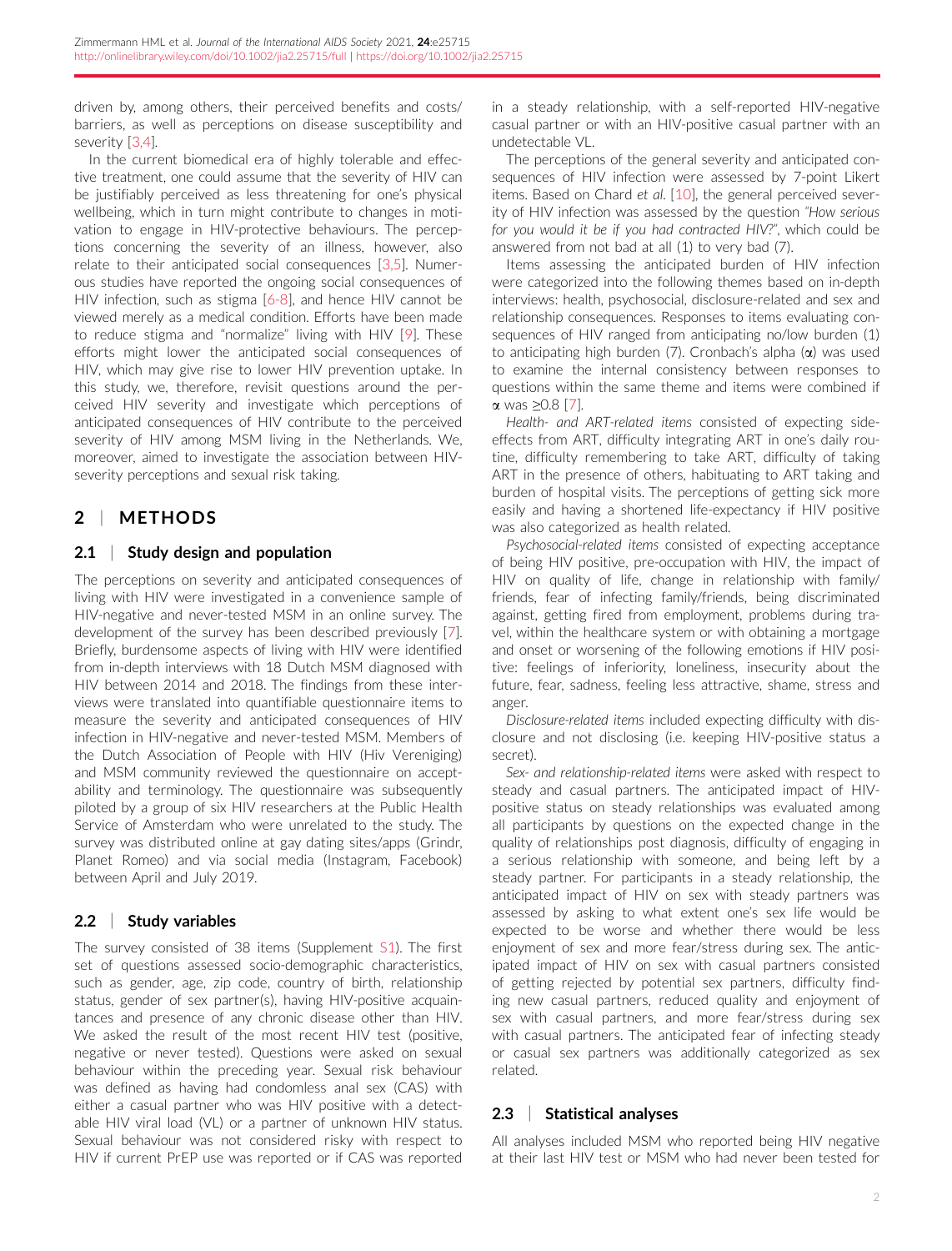HIV. Due to highly skewed distributions, responses to all perception items were re-categorized as follows: 1 to 2, defined as no/low burden; 3 to 5, defined as neutral/medium burden; and 6 to 7, defined as high burden. This categorization was used in all analyses unless stated otherwise. We constructed a structural equation model (SEM) [\[11,12](#page-8-0)] to (1) explore which anticipated consequences contributed to the general perceived severity of HIV infection and (2) assess the association between perceived severity and sexual risk behaviour. We chose this analytical approach because it allowed us to simultaneously model and test the interrelatedness of these two components.

- 1 Association between anticipated consequences and perceived severity of HIV We assumed that each of the four themes could be expressed as latent variables measured by responses to questions within themes. In order to determine which measurement variables to include, we regressed general perceived severity of HIV [dichotomized as perceiving HIV as very bad (score 6 to 7) or not bad or neutral (score 1 to 5)] on responses to perceived consequences of HIV per theme using logistic regression. All variables associated with a  $p < 0.2$  in the univariable model were included in a multivariable model, from which all non-significant variables were removed in a backward-stepwise fashion. Variables from these models were used as measurement variables of the latent themes, whereas the latent variables were regressed as direct paths to the perceived severity of HIV in the SEM.
- 2 Association between perceived severity of HIV and sexual risk behaviour We then generated a path between the general perceived severity of HIV and sexual risk behaviour. To determine the exogenous variables that could influence the parameter estimate of this path, we regressed (i) any sexual risk behaviour on several socio-demographic variables and (ii) general perceived severity of HIV (dichotomized) on socio-demographic variables, both using logistic regression. We included variables associated with a  $p < 0.2$  in univariable analysis and removed all non-significant variables in a backward-stepwise fashion. Socio-demographic variables from these models were used as exogenous variables on paths to sexual risk behaviour and/or perceived severity of HIV in the SEM. Since the latent variables could induce confounding between general perceived severity and sexual risk behaviour, we included paths from each of latent variables, separately in four additional SEMs, to sexual risk behaviour and from socio-demographic exogenous variables in post hoc analysis.

Parameter estimates  $(\beta)$  were standardized and estimated alongside their 95% confidence intervals (CI) using maximum likelihood methods. We tested if  $\beta s$  were greater than null using a Wald  $\chi^2$  test.

Sensitivity analyses were performed in which CAS with an HIV-negative casual partner without the use of PrEP was considered as sexual risk behaviour since individuals with an undiagnosed HIV infection might disclose being HIV negative.

All analyses were performed in Stata IC v15.0. A  $p < 0.05$ was considered statistically significant.

### 2.4 | Ethical considerations

The study was reviewed and approved by the Amsterdam University Medical Center ethics board. The participation in the survey was voluntary and anonymous. All participants consented to study participation.

# 3 | RESULTS

In total, 1,072 HIV-negative MSM completed the online survey. Of them, 950 (89%) were HIV-negative MSM and 122 (11%) never-tested MSM (Table [1\)](#page-4-0). The median age of participants was 42 years (interquartile range 29 to 54 years). The majority was born in the Netherlands (89%,  $n = 958$ ), had a college or university degree (61%,  $n = 658$ ) and did not have a chronic illness (85%, n = 906). Approximately half reported having HIV-positive acquaintances (51%,  $n = 544$ ) and being in a steady relationship (46%,  $n = 495$ ). Current or past PrEP use was reported by 221 (21%) participants. In total, 178 (17%) participants engaged in sexual risk behaviour in the preceding year. When CAS with an HIV-negative partner without the use of PrEP was also considered as risk behaviour, the proportion of individuals with sexual risk behaviour increased to 28% (n = 304). Supplement S2 provides details on PrEP use and sexual behaviour among participants who reported sexual risk behaviour.

### 3.1 Perceptions on severity and anticipated burden of HIV

The majority of MSM reported a high perceived severity of HIV (77%, n = 826; Table [2\)](#page-5-0). The mean score (on a 7-point Likert scale) of perceived severity was  $6.1$  (SD = 1.35). PrEP users reported lower perceived severity of HIV compared to non-PrEP users (66% vs. 80%, p < 0.001).

Regarding health-related consequences, neutral or medium anticipated burden was most frequently reported. The anticipated consequence that was reported most burdensome was the perception of being more susceptible to other diseases due to HIV (39%,  $n = 419$ ). A total of 284 (26%) participants believed that HIV would shorten their life expectancy. Difficulty with taking ART in presence of others was expected by 431 (40%) participants whereas integrating ART in one's daily routine and remembering to take ART daily was less frequently expected to be burdensome  $(15\% \, n = 164; 16\% \, n = 164)$ n = 173 respectively). In total, 26% of participants expected burden from ART-related side-effects (n = 283) or from HIVrelated hospital visits ( $n = 284$ ).

The psychological consequences of HIV consisted mainly of expecting onset or worsening of negative emotions (52%, n = 556) and expecting preoccupation with HIV once becoming HIV positive (47%, n = 503). Almost one-third of participants expected worsening quality of life once becoming HIV positive  $(32\% , n = 338)$  and did not expect being able to accept their HIV status (27%,  $n = 291$ ). Most participants did not expect that being HIV positive would alter their relationship with family or friends (79%,  $n = 848$ ) and did not fear infecting them (53%, n = 572). Frequent HIVrelated discrimination was expected by 439 (41%)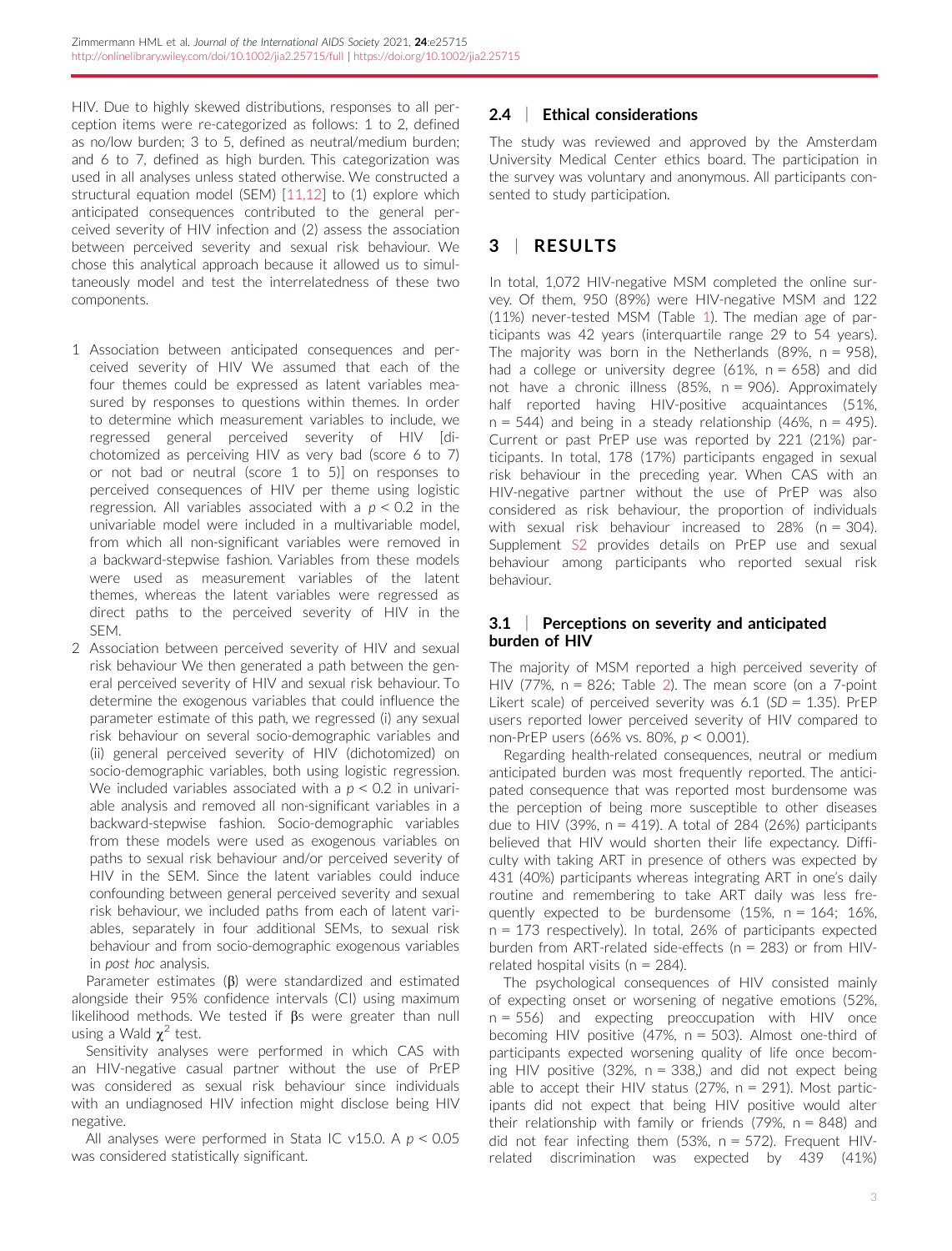### <span id="page-4-0"></span>Table 1. Socio-demographics and sexual risk behaviour of 1,072 HIV-negative and never-tested MSM living in the **Netherlands**

|                                                          | N   | %          |
|----------------------------------------------------------|-----|------------|
| Sociodemographics                                        |     |            |
| Age, median [IQR]                                        | 42  | [29 to 54] |
| Born in the Netherlands                                  | 958 | 89%        |
| Residences in one a large city <sup>a</sup>              | 359 | 33%        |
| College degree or higher                                 | 658 | 61%        |
| Having steady partner                                    | 495 | 46%        |
| Having chronic disease other than HIV                    | 166 | 15%        |
| Having HIV-positive acquaintance                         | 544 | 51%        |
| HIV test behaviour                                       |     |            |
| Never tested for HIV                                     | 122 | 11%        |
| Sexual risk behaviour                                    |     |            |
| Sexual risk behaviour <sup>b</sup> in preceding 6 months | 299 | 28%        |
| PrFP use                                                 |     |            |
| Never used                                               | 851 | 79%        |
| Past use                                                 | 29  | 3%         |
| Current use                                              | 192 | 18%        |
| Condomless anal sex (CAS) in the preceding six months    |     |            |
| No                                                       | 310 | 29%        |
| Only with steady partners                                | 276 | 26%        |
| Only with casual partners                                | 298 | 28%        |
| With both steady and casual partners                     | 188 | 18%        |

a Large city includes Amsterdam, Rotterdam, Den Haag and Utrecht; b sexual risk behaviour was defined as having had CAS with either a casual partner who was HIV positive with a detectable HIV viral load (VL) or a partner of unknown HIV status. Sexual behaviour was not considered risky with respect to HIV if current PrEP use was reported or if CAS was reported in a steady relationship, with a selfreported HIV-negative casual partner, or with an HIV-positive casual partner with an undetectable VL.

participants, which was higher than expecting problems with obtaining a mortgage (37%,  $n = 399$ ), during travelling  $(23\%$ , n = 243) and with the healthcare system  $(21\%$ ,  $n = 221$ ).

A high proportion of participants expected medium or high burden related to HIV disclosure if being HIV positive (38%,  $n = 410$  and 56%,  $n = 601$  respectively). Similarly, the medium or high burden of non-disclosure was reported by 516 (48%) and 491 (46%) participants respectively.

Regarding sex- and relationship-related consequences of HIV, the majority believed that they would often be rejected by potential casual sex partners once becoming HIV positive (62%,  $n = 660$ ) and it would be more difficult to establish a steady relationship (53%, n = 568). Almost one-third believed that a (potential) steady partner would leave them once becoming HIV positive (29%,  $n = 315$ ) and that HIV would result in worsening of the quality of steady relationships (30%,  $n = 325$ ). Fear of infecting sex partners was expected by 475 (44%) participants. A similar proportion expected fear or stress during sex with casual and sex partners  $(40\% , n = 431$  and  $41\% , n = 205$ respectively).

### 3.2 | Association between anticipated consequences and perceived severity of HIV

When constructing the SEM, we further structured the latent variable representing sex and relationship-related themes to be measured by responses to two questions from this theme and another latent variable representing questions related to steady partners, as this led to a better fitting model. We also included a parameter to estimate covariance between age and having HIV-positive acquaintances. The path diagram representing the final SEM is given in Figure [1.](#page-6-0) The fit of the final SEM was mostly adequate (Supplement S3).

Anticipated psychosocial consequences of HIV were most strongly related to the perceived severity of HIV ( $\beta$  = 0.34, 95% CI = 0.24 to 0.44;  $p < 0.001$ ). This latent theme was represented by negative emotions ( $\beta$  = 0.69, 95% CI = 0.66 to 0.72), pre-occupation with HIV ( $\beta$  = 0.67, 95% CI = 0.64 to 0.70), acceptance of HIV ( $\beta$  = 0.60, 95% CI = 0.55 to 0.65). problems during travel ( $\beta$  = 0.55, 95% CI = 0.50 to 0.60) and deterioration in quality of life ( $\beta$  = 0.45, 95% CI = 0.40 to 0.50) ( $p < 0.001$  for all).

Anticipated negative consequences of HIV on sex and relationships were also strongly related to the general perceived severity of HIV ( $\beta$  = 0.28, 95% CI = 0.19 to 0.38;  $p < 0.001$ ; Figure [1\)](#page-6-0). This latent theme was represented by anticipated fear during sex with casual sex partners and fear of infecting sex partners ( $\beta$  = 0.74, 95% CI = 0.69 to 0.78 and  $\beta$  = 0.69, 95% CI = 0.64 to 0.74 respectively;  $p < 0.001$  for both). In addition, this theme was represented by a latent variable based on items related to steady partners, which constituted anticipated difficulty in establishing a relationship and worsening in quality of a steady relationship  $(\beta = 0.74, 95\%)$ CI = 0.71 to 0.79 and  $\beta$  = 0.56, 95% CI = 0.51 to 0.61 respectively;  $p < 0.001$  for both).

Disclosure-related consequences of HIV were also significantly related to the perceived severity of HIV ( $\beta$  = 0.16, 95% CI = 0.07 to 0.26;  $p = 0.001$ ). This latent theme was represented by the anticipated burden of both disclosure and nondisclosure ( $\beta$  = 0.64, 95% CI = 0.60 to 0.69 and  $\beta$  = 0.63, 95% CI = 0.58 to 0.68;  $p < 0.001$  for both).

Finally, anticipated health and ART-related consequences of HIV were not associated with the perceived severity of HIV  $(\beta = 0.06, 95\% \text{ Cl} = -0.03 \text{ to } 0.14; p = 0.18)$ . This latent theme was represented by anticipating a shorter life expectancy ( $\beta$  = 0.69, 95% CI = 0.63 to 0.74), burden of hospital visits ( $\beta$  = 0.56, 95% CI = 0.52 to 0.61), being more susceptible to other diseases ( $\beta$  = 0.56, 95% CI = 0.52 to 0.61), taking ART in the presence of others ( $\beta$  = 0.52, 95% CI = 0.46 to 0.57) and side-effects ( $\beta$  = 0.48, 95% CI = 0.43 to 0.53)  $(p < 0.001$  for all).

### 3.3 | Association between the perceived severity of HIV and sexual risk behaviour

In the final SEM, a lower general perceived severity of HIV was correlated with sexual risk taking  $(\beta = -0.07, 95\%)$ CI =  $-0.12/-0.01$  $-0.12/-0.01$  $-0.12/-0.01$ ;  $p = 0.02$ ; Figure 1), while accounting for age and having HIV-positive acquaintances as exogenous variables. Both age and having HIV-positive acquaintances were not associated with the general perceived severity of HIV in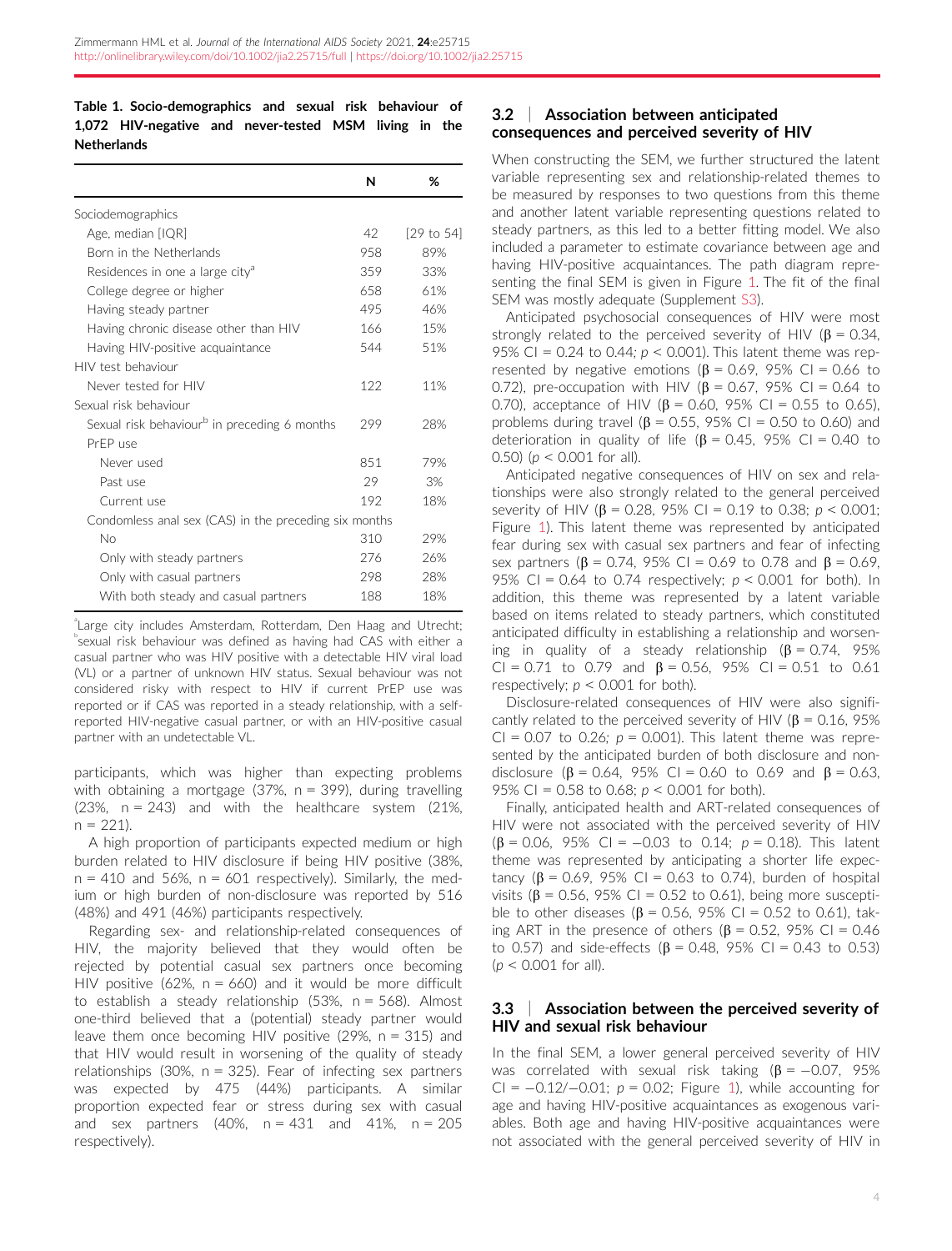### <span id="page-5-0"></span>Table 2. Perceived seriousness and anticipated consequences of living with HIV among 1,072 HIV-negative and never-tested MSM living in the Netherlands

|                                                              | Low burden <sup>a</sup> (n; $%$ ) | Neutral or medium burden <sup>a</sup> (n; %) | High burden <sup>a</sup> (n; %) |
|--------------------------------------------------------------|-----------------------------------|----------------------------------------------|---------------------------------|
| Perceived severity of HIV                                    |                                   |                                              |                                 |
| Perceived severity of HIV                                    | Not bad (43; 4%)                  | Neutral (203; 19%)                           | Very bad (826; 77%)             |
| Health- and ART-related consequences                         |                                   |                                              |                                 |
| Burdensome side effects                                      | No (159; 15%)                     | Maybe (630; 59%)                             | Yes (283; 26%)                  |
| Integrating ART in daily routine                             | Easy (425; 40%)                   | Nor easy nor difficult (483; 45%)            | Difficult (164; 15%)            |
| Remembering daily ART taking                                 | Easy (399; 37%)                   | Nor easy nor difficult (500; 47%)            | Difficult (173; 16%)            |
| Taking ART in presence of others                             | Easy (202; 19%)                   | Nor easy nor difficult (439; 41%)            | Difficult (431; 40%)            |
| Habituation of ART taking                                    | Yes (522; 49%)                    | A little (394; 37%)                          | No (156; 15%)                   |
| Burden of hospital visits                                    | No (257; 24%)                     | Neutral (531; 50%)                           | Yes (284; 26%)                  |
| Being more vulnerable for diseases due to HIV                | No (141; 13%)                     | Neutral (512; 48%)                           | Yes (419; 39%)                  |
| Having shortened life expectancy due to HIV                  | No (268; 25%)                     | Neutral (520; 49%)                           | Yes (284; 26%)                  |
| Psychosocial consequences                                    |                                   |                                              |                                 |
| Acceptance of having HIV                                     | Yes (332; 31%)                    | Neutral (449; 42%)                           | No (291; 27%)                   |
| Emotional burden <sup>a</sup>                                | Rarely (79; 7%)                   | Sometimes (437; 41%)                         | Often (556; 52%)                |
| Pre-occupation with HIV                                      | Rarely (73; 7%)                   | Sometimes (496; 46%)                         | Often (503; 47%)                |
| Quality of life                                              | Improvement (31; 3%)              | Unchanged (703; 66%)                         | Worsening (338; 32%)            |
| Change in relationship with family/friends                   | Improvement (48; 4%)              | Unchanged (848; 79%)                         | Worsening (176; 16%)            |
| Fear to infect family/friends                                | No (572; 53%)                     | Neutral (256; 24%)                           | Yes (244; 23%)                  |
| Discrimination                                               | Rarely (79; 7%)                   | Sometimes (554; 52%)                         | Often (439; 41%)                |
| Getting fired                                                | Rarely (399; 37%)                 | Sometimes (510; 48%)                         | Often (163; 15%)                |
| Problems with healthcare system <sup>b</sup>                 | Rarely (259; 24%)                 | Sometimes (592; 55%)                         | Often (221; 21%)                |
| Problems with obtaining mortgage                             | Rarely (208; 19%)                 | Sometimes (465; 43%)                         | Often (399; 37%)                |
| Problems/limitations when traveling                          | Rarely (235; 22%)                 | Sometimes (594; 55%)                         | Often (243; 23%)                |
| Disclosure-related consequences                              |                                   |                                              |                                 |
| <b>Disclosure</b> <sup>c</sup>                               | Low burden (61; 6%)               | Medium burden (410; 38%)                     | High burden (601; 56%)          |
| Non-disclosure <sup>c</sup>                                  | Low burden (65; 6%)               | Medium burden (516; 48%)                     | High burden (491; 46%)          |
| Disclose over time                                           | Gets easier (256; 24%)            | Remains unchanged (721; 67%)                 | Gets more difficult (95; 9%)    |
| Sex- and relationship-related consequences                   |                                   |                                              |                                 |
| Difficulty getting steady relationship                       | No (93; 9%)                       | Neutral (411; 38%)                           | Yes (568; 53%)                  |
| Getting left by steady partner                               | Rarely (198; 18%)                 | Sometimes (559; 52%)                         | Often (315; 29%)                |
| Quality of steady relationship                               | Improvement (38; 4%)              | Unchanged (709; 66%)                         | Worsening (325; 30%)            |
| Worsened sex life with steady partner <sup>d</sup>           | No (111; 22%)                     | Neutral (224; 45%)                           | Yes (160; 32%)                  |
| Less enjoyment of sex with steady partner <sup>d</sup>       | No (122; 25%)                     | Neutral (221; 45%)                           | Yes (152; 31%)                  |
| More fear/stress during sex with steady partner <sup>d</sup> | No (77; 16%)                      | Neutral (213; 43%)                           | Yes (205; 41%)                  |
| Getting rejected by potential casual partner                 | Rarely (42; 4%)                   | Sometimes (370; 35%)                         | Often (660; 62%)                |
| Easier finding new casual partners                           | Yes (90; 8%)                      | Neutral (461; 43%)                           | No (521; 49%)                   |
| Worsened sex life with casual partners                       | No (174; 16%)                     | Neutral (493; 46%)                           | Yes (405; 38%)                  |
| Less enjoyment during sex with casual partners               | No (208; 19%)                     | Neutral (511; 48%)                           | Yes (353; 33%)                  |
| More fear/stress during sex with casual partners             | No (145; 14%)                     | Neutral (496; 46%)                           | Yes (431; 40%)                  |
| Fear to infect sex partners                                  | No (249; 23%)                     | Neutral (348; 32%)                           | Yes (475; 44%)                  |
| Perceived insight                                            |                                   |                                              |                                 |
| Perceived insight in living with HIV                         | Little insight (227; 21%)         | Neutral (553; 52%)                           | Lot of insight (292; 27%)       |

a Emotions included feelings of inferiority, loneliness, insecurity about the future, fear, relief, depressive feelings, feeling less attractive, shame, stress and anger/frustration; "problems with healthcare systems included problems with non-HIV healthcare providers, health insurances, pharmacies and dentists; expected burden of (non-)disclosure included burden of (non-)disclosure to family, friends, fellow students, colleagues, existing steady partner, new steady partner, existing casual sex partner, and new casual sex partner; <sup>a</sup>among those who reported to currently be in a steady relationship.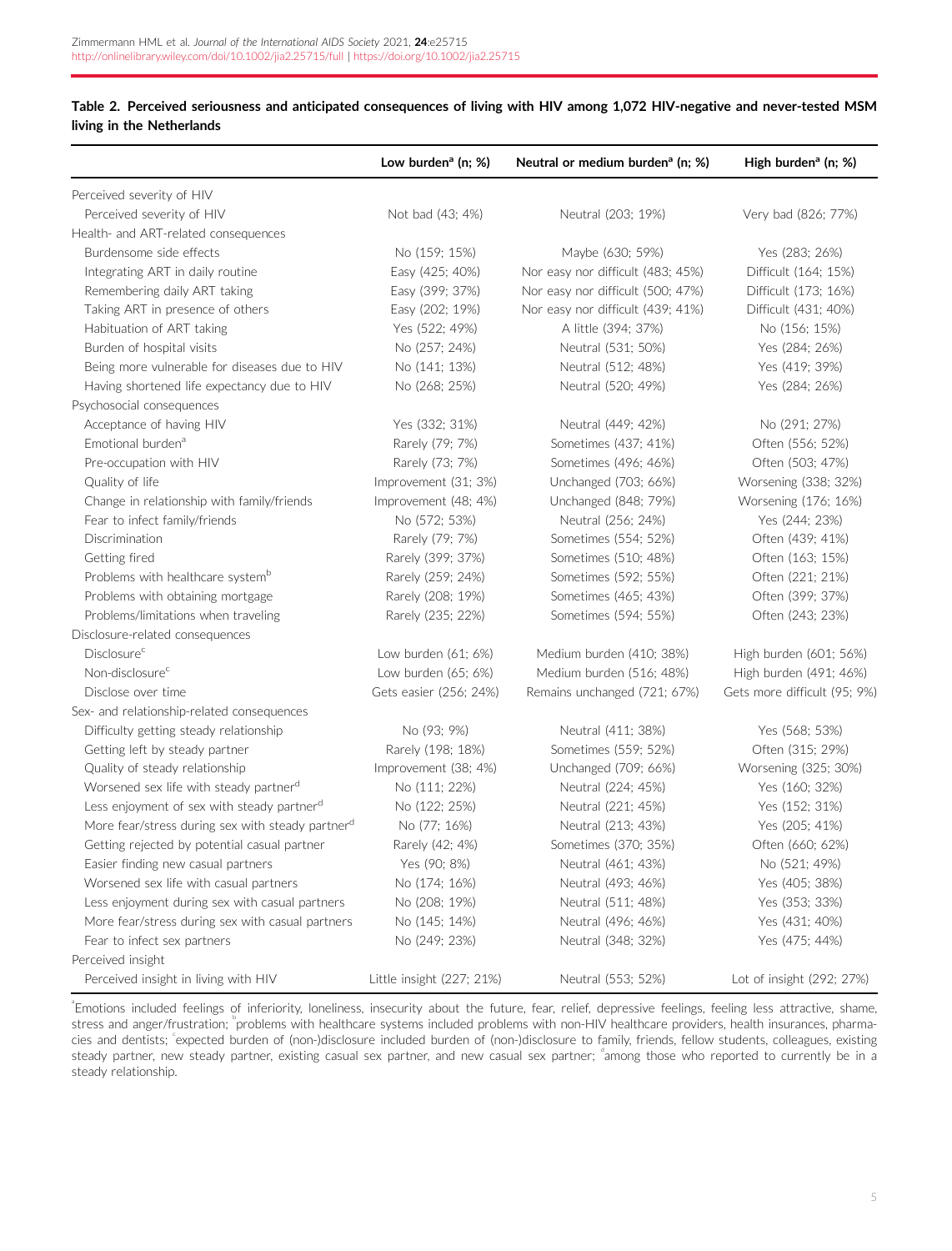<span id="page-6-0"></span>

Figure 1. Structural equation model on associations between anticipated consequences of an HIV infection, perceived HIV severity and sexual risk behaviour among 1,072 HIV-negative and never-tested MSM living in the Netherlands. The numbers next to each pathway indicate the regression coefficient ( $\beta$ ). The  $\beta$  regression coefficients generally represent the change in modelled outcomes (i.e. ending vertex of the path) per 1 unit increase in the independent variable (i.e. the starting vertex of the path). For example the  $\beta$  between the latent variables and expected severity represents the change in severity level per 1 standard deviation increased in the latent variable.

this model  $(\beta = -0.01, 95\% \text{ Cl} = -0.06 \text{ to } 0.05, p = 0.86;$  $\beta$  = -0.03, 95% CI = -0.09 to 0.03, p = 0.35 respectively).

In post hoc analysis, we observed that the association between lower general perceived severity of HIV and sexual risk taking was maintained when accounting for the possible confounding effect of consequences on health-  $(\beta = -0.08,$ 95% CI =  $-0.14,-0.03$ ;  $p = 0.004$ ), psychosocial- ( $\beta = -0.08$ , 95% CI =  $-0.15$ ,  $-0.01$ ;  $p = 0.02$ ), disclosure- ( $\beta = -0.06$ , 95% CI =  $-0.11$ ,  $-0.01$ ;  $p = 0.03$ ), and sex- and relationship- $(\beta = -0.06, 95\% \text{ Cl} = -0.13,0.00; p = 0.06)$  related consequences as separate latent variables.

Sensitivity analyses using the broader sexual risk definition yielded a similar association between the perceived HIV severity and sexual risk taking (data not shown).

### 4 | DISCUSSION

In this study, we sought to explore current perceptions of severity and potential consequences of HIV infection, and its association with sexual risk taking among 1,072 HIV-negative and never-tested MSM living in the Netherlands. The majority of our study population perceived HIV as a severe illness, most of which related to the anticipated burden of interpersonal aspects, such as disclosure interactions and negative sexual experiences. Approximately one-quarter of participants perceived HIV as a non-severe to moderate illness, which was associated with more prevalent risk taking. Aspects of living with HIV that were the most frequently anticipated as nonburdensome included health-related aspects, such as ART taking and hospital visits, and interactions with non-sexual contacts.

Our data on the perceived severity of HIV are in line with other recent studies reporting that the majority of HIV-negative MSM perceive HIV as a serious illness [[10,13](#page-8-0)]. Balán et al. reported that 88% of HIV-negative American MSM who engaged in CAS were moderately or highly concerned about contracting HIV [[13\]](#page-8-0). Another study reported high perceived severity of HIV infection among HIV-negative MSM from different countries, including Australia, Brazil, Canada, Thailand, South Africa, the United Kingdom and the United States [\[10\]](#page-8-0). We build on these previous findings by showing that severity perceptions are predominantly driven by anticipated negative social consequences, despite efforts to reduce these consequences among MSM living with HIV [\[9](#page-8-0)]. The fact that health-related aspects did not contribute to severity perceptions suggests that living with HIV is perceived as biomedically manageable, but is not enough to normalize HIV socially. Since anticipated HIV-related stigma has been previously mentioned as a barrier to HIV prevention uptake [[14-17](#page-8-0)], normalizing HIV remains a public health priority.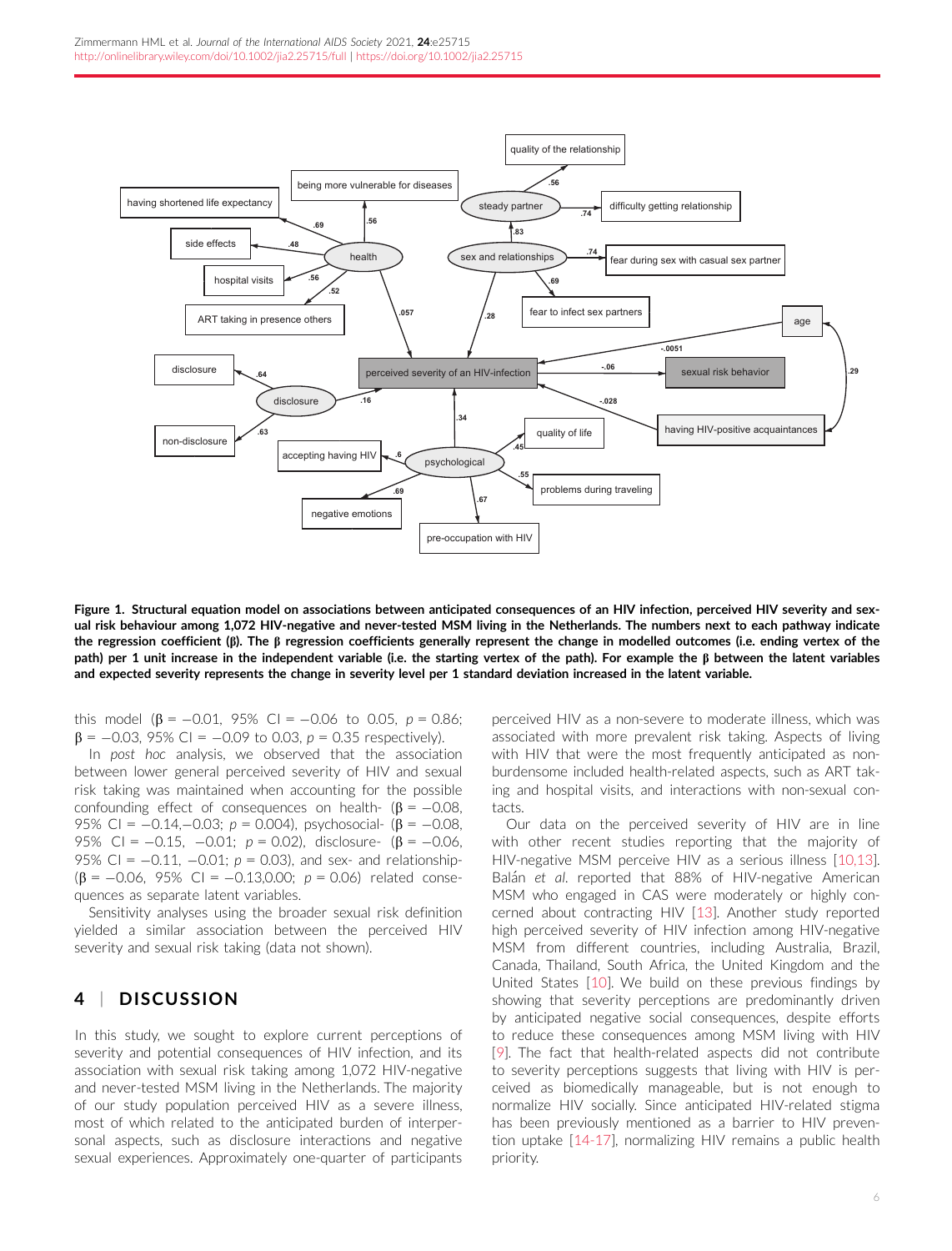<span id="page-7-0"></span>The association between the perceived severity of HIV and sexual risk taking is in line with socio-cognitive theories, such as the Health Belief Model and Common-Sense Model of Self-Regulation [\[3,4\]](#page-8-0). Interestingly, a few studies conducted before the widespread availability of PrEP or treatment-as-prevention did not find this association [[10,13,18-20\]](#page-8-0). One study even reported a higher perceived severity of HIV among MSM who engaged in CAS compared to those who did not, which was explained by a lower self-efficacy and lower perception of social norms related to safer sex among MSM engaging in CAS [\[18](#page-8-0)]. The fact that these MSM were concerned about contracting HIV but still engaged in CAS would argue for novel HIV prevention methods, such as PrEP. In our study, where the use of PrEP was reported by approximately one-fifth of participants, it is possible that PrEP uptake predominantly occurred among the subgroup of MSM who were worried about acquiring HIV and who were at-risk for HIV. Although this study lacked data on severity perceptions and sexual risk behaviour before PrEP initiation, we found that PrEP users perceived HIV as less severe compared to non-PrEP users at the time of study participation. It might be possible that PrEP use has an effect on severity perceptions, as others also showed that HIV and sexual related anxiety are reduced by PrEP [\[21,22\]](#page-8-0). This, however, warrants further investigation.

While there are many known factors that might instigate sexual risk-taking behaviour, such as contextual (e.g. drug use) or those related to social norms [\[23,24](#page-8-0)], the association between the low perceived severity of HIV and sexual risk behaviour in the era of biomedical treatment and prevention could suggest a niche of sexual risk behaviour among HIVnegative and never-tested MSM. As this subgroup of men do not expect HIV infection to have major implications on their lives, they also do not seem to apply conventional or biomedical prevention strategies. Ongoing biomedical advances and successes in normalizing life with HIV could further result in lower perceived severity of HIV infection, and consequently, the group of low severity perception/high-risk behaviour MSM might expand over time. For HIV prevention efforts, it is therefore important to monitor whether normalization of HIV, which is indeed desirable, has a negative side-effect on the motivation for engaging in HIV-protective behaviours. Such efforts should avoid hindering the HIV normalization process. One way to do so could be to provide realistic testimonials on the experience of men living with HIV and embed them in positive community mobilization efforts (e.g. "let's end HIV") [\[25-27\]](#page-8-0). It is important to avoid fear-based tactics, but also provide a realistic perception of HIV severity and specific burdens as currently experienced by individuals with HIV [[7](#page-8-0)].

This study is subject to some limitations. First, our study population might not be fully representative of the overall HIV-negative and never-tested MSM population living in the Netherlands or other countries. Our results should be, therefore, generalized with caution to other settings. Second, the SEM approach used herein assumes that the sample has a multivariate, normal distribution, which might not be the case. Still, model fit was for the most part adequate. Third, sexual orientation and comprehensive measures of stigma and discrimination were not included in the questionnaire. We moreover only assessed the current use of PrEP rather than the use of PrEP during every CAS act and thus sexual risk behaviour could have been underestimated. Our risk definition is

furthermore limited by the absence of data on negotiated safety within steady relationships and the validity of the perceived HIV status of casual partners. The effect of the latter is, however, likely limited since sensitivity analyses using different risk definitions yielded similar results.

## 5 | CONCLUSIONS

The majority of HIV-negative and never-tested MSM perceive HIV as a severe illness, which mostly relates to anticipated negative social consequences of HIV. The minority of MSM who do not perceive HIV as a serious disease are more likely to engage in sexual risk behaviour. With ongoing biomedical advances and efforts to reduce HIV-related stigma, this group might expand over time. Any intervention to increase the motivation to use HIV prevention strategies requires a balance between, on the one side, stigma reduction and normalization of HIV, whereas on the other, preserving the motivation to avoid HIV infection and adopt protective strategies. It could be one of the bigger challenges facing HIV prevention today.

#### AUTHORS ' AFFILIATIONS

<sup>1</sup>Department of Infectious Diseases, Public Health Service of Amsterdam, Amsterdam, The Netherlands; <sup>2</sup>Stichting HIV Monitoring, Amsterdam, The Netherlands; <sup>3</sup>Department of Internal Medicine, Division of Infectious Diseases, Amsterdam Infection & Immunity Institute (AIII), Amsterdam UMC, University of Amsterdam, Amsterdam, The Netherlands; <sup>4</sup>Department of Social Psychology, University of Amsterdam, Amsterdam, The Netherlands; <sup>5</sup>National Institute for Public Health and the Environment (RIVM), Bilthoven, The Netherlands

#### COMPETING INTEREST

UD reports obtaining unrestricted research grants and speaker's fees from Gilead Sciences, paid to his institute (Public Health Service of Amsterdam). MP received unrestricted research grants and speaker's fees from Gilead Sciences, Roche, Abbvie, and MSD, paid to her institute (Public Health Service of Amsterdam). A.B. reports grants from ANRS and grants from Sidaction, outside the submitted work. All other authors declare no competing interests.

#### AUTHORS ' CONTRIBUTIONS

WvB, HZ and UD contributed to study concept and design. WvB and HZ performed all data analyses. AB, MP, FvH and UD supervised the data analysis and contributed to the interpretation of the data. WvB and HZ wrote the first draft of the report. All authors critically revised the manuscript and approved the final version for publication.

#### ACKNOWLEDGEMENTS

We thank all our participants for filling out the online survey. We also thank the following persons for their invaluable support to this study: Wim Zuilhof, Arjan van Bijnen, Tomas Derckx, Renee Finkenflügel, Ertan Ersan, Dominique Loomans, Amy Matser and Fred Verdult. Furthermore, we thank all of those who contributed to the H-TEAM (see Supplement S4).

### Funding

This study was funded by the HIV Transmission Elimination Amsterdam Initiative (H-TEAM). No funding bodies had any role in study design, data collection and analysis, decision to publish or preparation of the manuscript.

#### **REFERENCES**

1. Beyrer C, Baral SD, Collins C, Richardson ET, Sullivan PS, Sanchez J, et al. The global response to HIV in men who have sex with men. Lancet. 2016;388 (10040):198–206.